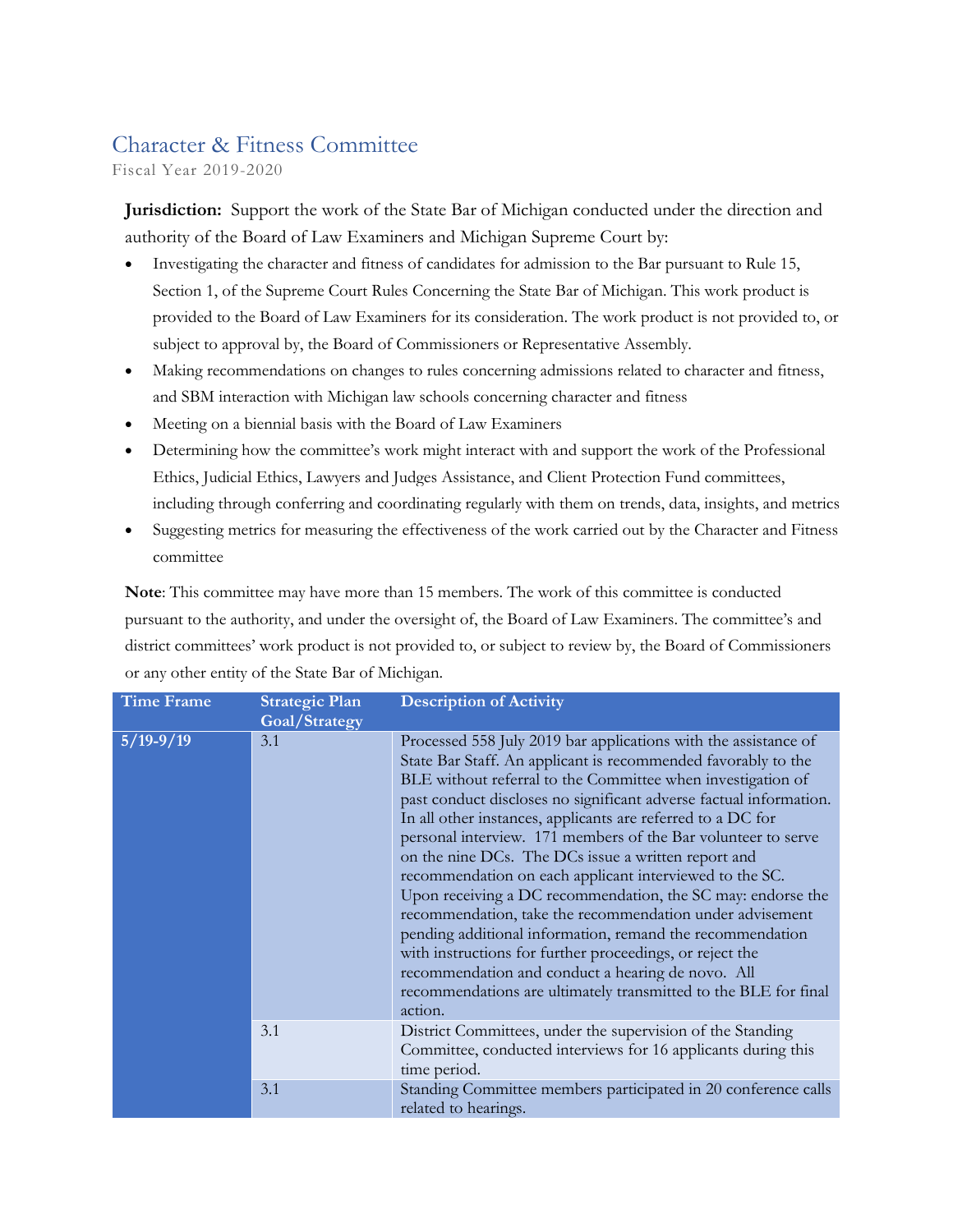|                         | 3.1 | Standing Committee members and staff participated in 16<br>formal evidentiary hearings                                                                                                                                                                                                                                                                                                                                                                                                                                                                                                                                                                                                                                                                                                                                                                                                                             |
|-------------------------|-----|--------------------------------------------------------------------------------------------------------------------------------------------------------------------------------------------------------------------------------------------------------------------------------------------------------------------------------------------------------------------------------------------------------------------------------------------------------------------------------------------------------------------------------------------------------------------------------------------------------------------------------------------------------------------------------------------------------------------------------------------------------------------------------------------------------------------------------------------------------------------------------------------------------------------|
|                         | 3.1 | One hearing was conducted before the BLE, which required the<br>presence of a member of the committee acting as assigned State<br>Bar Counsel, as well as a member of SBM C&F Staff.                                                                                                                                                                                                                                                                                                                                                                                                                                                                                                                                                                                                                                                                                                                               |
| $10/19 - 5/20$          | 3.1 | Processed 190 February 2020 bar applications with the<br>assistance of State Bar Staff. An applicant is recommended<br>favorably to the BLE without referral to the Committee when<br>investigation of past conduct discloses no significant adverse<br>factual information. In all other instances, applicants are<br>referred to a DC for personal interview. 171 members of the<br>Bar volunteer to serve on the nine DCs. The DCs issue a<br>written report and recommendation on each applicant<br>interviewed to the SC. Upon receiving a DC recommendation,<br>the SC may: endorse the recommendation, take the<br>recommendation under advisement pending additional<br>information, remand the recommendation with instructions for<br>further proceedings, or reject the recommendation and conduct<br>a hearing de novo. All recommendations are ultimately<br>transmitted to the BLE for final action. |
|                         | 3.1 | District Committees, under the supervision of the Standing<br>Committee, conducted interviews for 27 applicants during this<br>time period. Seven additional applicant matters have been<br>referred and are awaiting interviews, with an additional 48 more<br>expected to be referred before August 1. District Committee<br>new member training was scheduled to be conducted on March<br>25, 2020 but canceled due to the COVID-19 pandemic.<br>Training materials provided to each new member in lieu of in-<br>person training.                                                                                                                                                                                                                                                                                                                                                                              |
|                         | 3.1 | Standing Committee members participated in 39 conference calls<br>related to hearings.                                                                                                                                                                                                                                                                                                                                                                                                                                                                                                                                                                                                                                                                                                                                                                                                                             |
|                         | 3.1 | Standing Committee members and staff participated in 10<br>formal evidentiary hearings, with 26 applicant matters currently<br>on the hearing docket and are scheduled or expected to be<br>conducted during the remainder of the fiscal year. 15 hearings<br>were adjourned due to the COVID-19 pandemic; most have<br>been rescheduled for Zoom or in-person hearings. New member<br>training conducted on October 23, 2019, by members of the<br>Committee and staff; 5 new members in attendance.                                                                                                                                                                                                                                                                                                                                                                                                              |
|                         | 3.1 | Three hearings were conducted before the BLE, which required<br>the presence of a member of the committee acting as assigned<br>State Bar Counsel, as well as a member of SBM C&F Staff. Four<br>additional applicant matters are currently on the BLE hearing<br>docket and scheduled to be conducted during the remainder of<br>the fiscal year.                                                                                                                                                                                                                                                                                                                                                                                                                                                                                                                                                                 |
| <b>Current Projects</b> | 3.1 | At the direction of the Board of Law Examiners, changing the<br>Affidavit of Personal History to comport with Supreme Court<br>changes to fitness questions, to commence with the application<br>for February 2021 exam.                                                                                                                                                                                                                                                                                                                                                                                                                                                                                                                                                                                                                                                                                           |
|                         | 4.2 | The State Bar and Board of Law Examiners staff continue to be<br>involved in automation to the admissions process for the last 5                                                                                                                                                                                                                                                                                                                                                                                                                                                                                                                                                                                                                                                                                                                                                                                   |